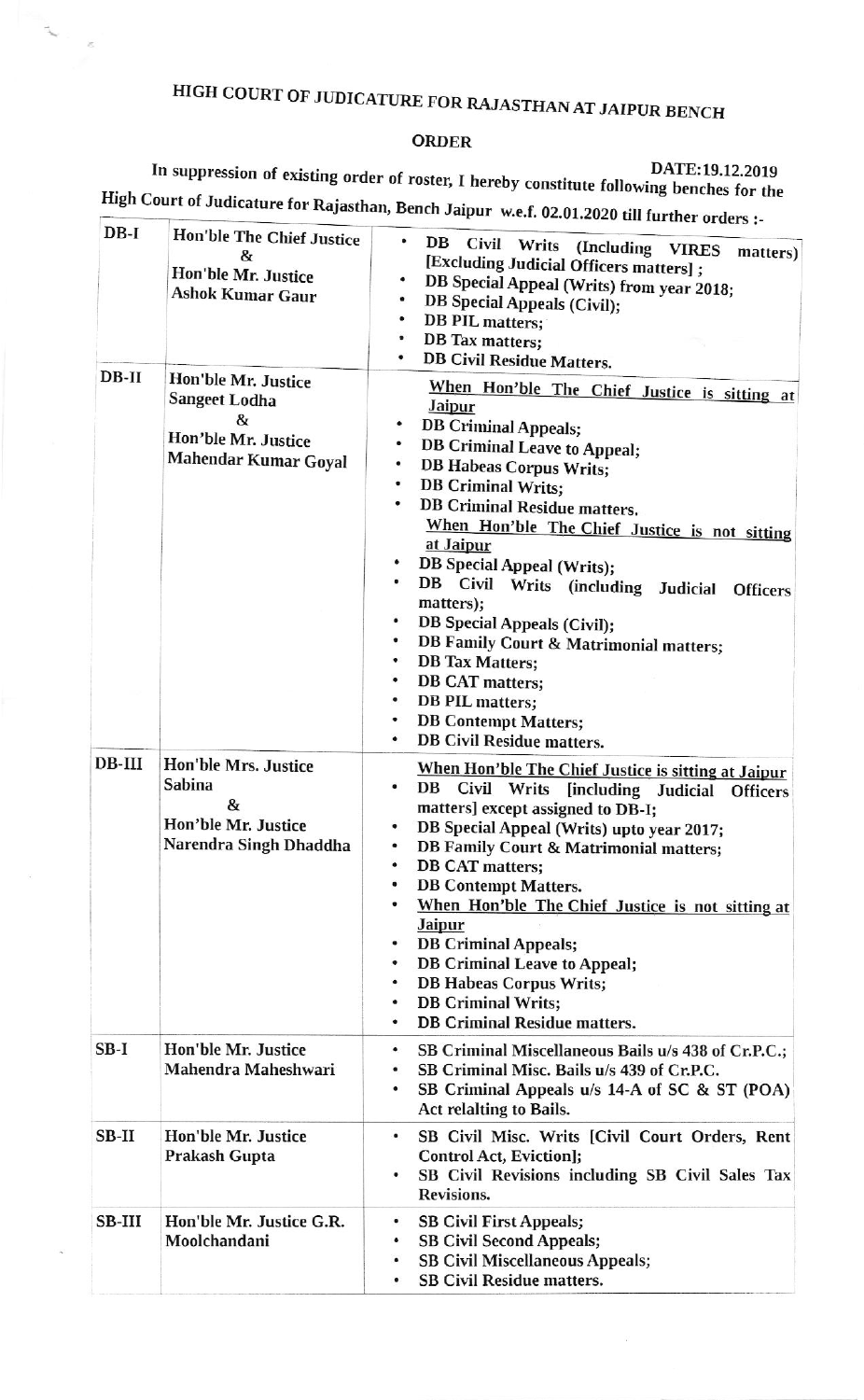| <b>SB-IV</b>  | Hon'ble Mr. Justice<br><b>Goverdhan Bardhar</b>                | <b>SB Criminal Appeals;</b><br>٠<br><b>SB Criminal Leave to Appeal;</b><br>٠<br><b>SB Criminal Revision;</b><br>٠<br><b>SB Criminal Residue Matters.</b><br>٠                                                                                                                                                                                                                                                                                                                                                                                                                                                                                                                                                                                                                                                 |
|---------------|----------------------------------------------------------------|---------------------------------------------------------------------------------------------------------------------------------------------------------------------------------------------------------------------------------------------------------------------------------------------------------------------------------------------------------------------------------------------------------------------------------------------------------------------------------------------------------------------------------------------------------------------------------------------------------------------------------------------------------------------------------------------------------------------------------------------------------------------------------------------------------------|
| $SB-V$        | Hon'ble Mr. Justice<br>Pankaj Bhandari                         | <b>SB Civil Service Writs;</b><br>٠                                                                                                                                                                                                                                                                                                                                                                                                                                                                                                                                                                                                                                                                                                                                                                           |
| SB-VI         | Hon'ble Mr. Justice S. P.<br>Sharma                            | ۰<br>SB Criminal Miscellaneous Petitions u/s 482 of<br>$Cr.P.C.$ ;<br><b>SB Criminal Writs;</b><br>۰<br><b>Company matters;</b><br>٠<br><b>SB Arbitration Matters.</b><br>۰                                                                                                                                                                                                                                                                                                                                                                                                                                                                                                                                                                                                                                   |
| <b>SB-VII</b> | Hon'ble Mr. Justice Ashok<br><b>Kumar Gaur</b>                 | When Hon'ble The Chief Justice is not sitting at<br><b>Jaipur</b><br>SB Civil Misc. Writs [Transport matters; Election<br>٠<br>Academic &<br>matters:<br><b>Admission</b><br>matters;<br>Panchayat Act; Electricity matters; Muncipalties<br>Act; UIT Act; Housing Board; Agricultural<br>Produce marketing Act; Indian Stamps Act].                                                                                                                                                                                                                                                                                                                                                                                                                                                                          |
|               | <b>SB-VIII   Hon'ble Mr. Justice</b><br><b>Inderjeet Singh</b> | When Hon'ble The Chief Justice is sitting at Jaipur<br>SB Civil Misc. Writs [Mines & Minerals; Land<br>$\bullet$<br>Acquisition; Land Revenue & Tenecy; Board of<br>Revenue;<br>Wakf<br><b>Matters;</b><br>Colonisation; JDA;<br>Transport matters; Election matters; Academic &<br>Admission matters; Panchayat Act; Electricity<br>matters; Muncipalties Act; UIT Act; Housing<br>Board; Agricultural Produce marketing<br>Act;<br>Indian Stamps Act and all residue matters];<br><b>SB Civil Contempt matters;</b><br>٠<br>When Hon'ble The Chief Justice is not sitting at<br><b>Jaipur</b><br>SB Civil Misc. Writs [Mines & Minerals; Land<br>Acquisition; Land Revenue & Tenecy; Board of<br>Revenue; Wakf Matters; Colonisation; JDA and all<br>residue matters];<br><b>SB Civil Contempt matters.</b> |

**CHIEF JUSTICE** 

 $\ddot{\odot}$